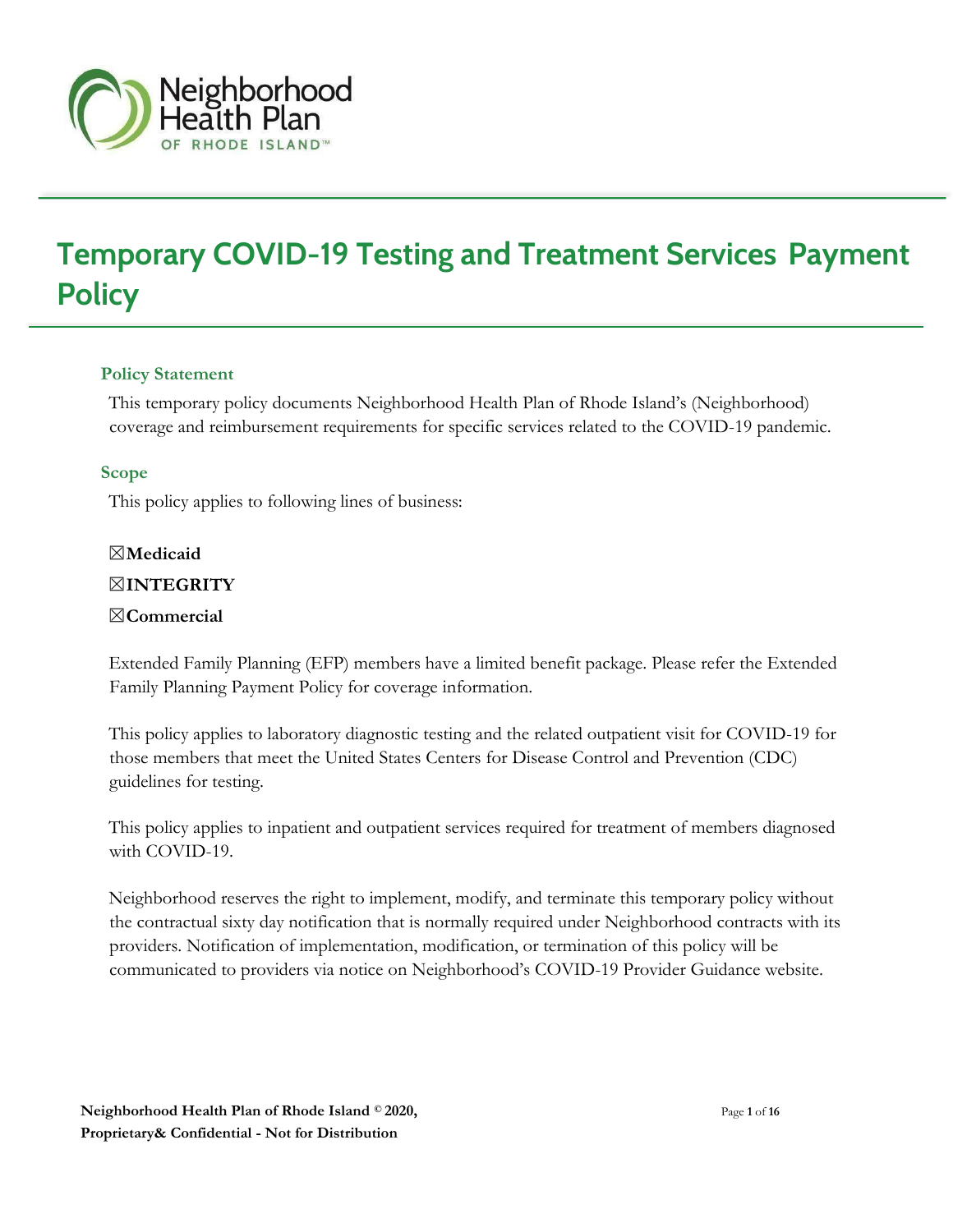

#### **Coverage Requirements**

The coverage guidance in this policy apply to testing and treatment services conducted throughout the duration of the Rhode Island COVID-19 State of Emergency.

Presently there are three types of COVID-19 tests:

- Nucleic Acid Amplification tests (frequently called PCR (Polymerase Chain Reaction) tests) look for the presence of the unique RNA of COVID-19 virus.
- Antigen tests look for a unique part of COVID-19 virus, such as a specific protein on one of the unique COVID-19 spikes.
- Antibody tests (also known as serology tests) look for presence of antibodies in a patient's immune system that recognize and may fight off the COVID-19 virus.

#### **Antibody Testing**

Antibody testing is covered as outlined in this policy.

#### **PCR and Antigen Testing**

PCR and Antigen testing and the administration of such tests where an ordering provider has determined the test is medically appropriate for an individual in accordance with accepted standards of medical practice, inclusive of guidance issued by the Rhode Island Department of Health are covered as outlined below:

#### **Symptomatic Testing**:

All symptomatic individuals, as identified by a healthcare provider, even those with mild signs or symptoms consistent with COVID-19. Symptoms of COVID-19 include but are not limited to:

□ Fever or chills

- Cough
- Shortness of breath or difficulty breathing
- Lowered oxygen saturation
- Fatigue
- Muscle or body aches/myalgia
- Headache
- New loss of taste or smell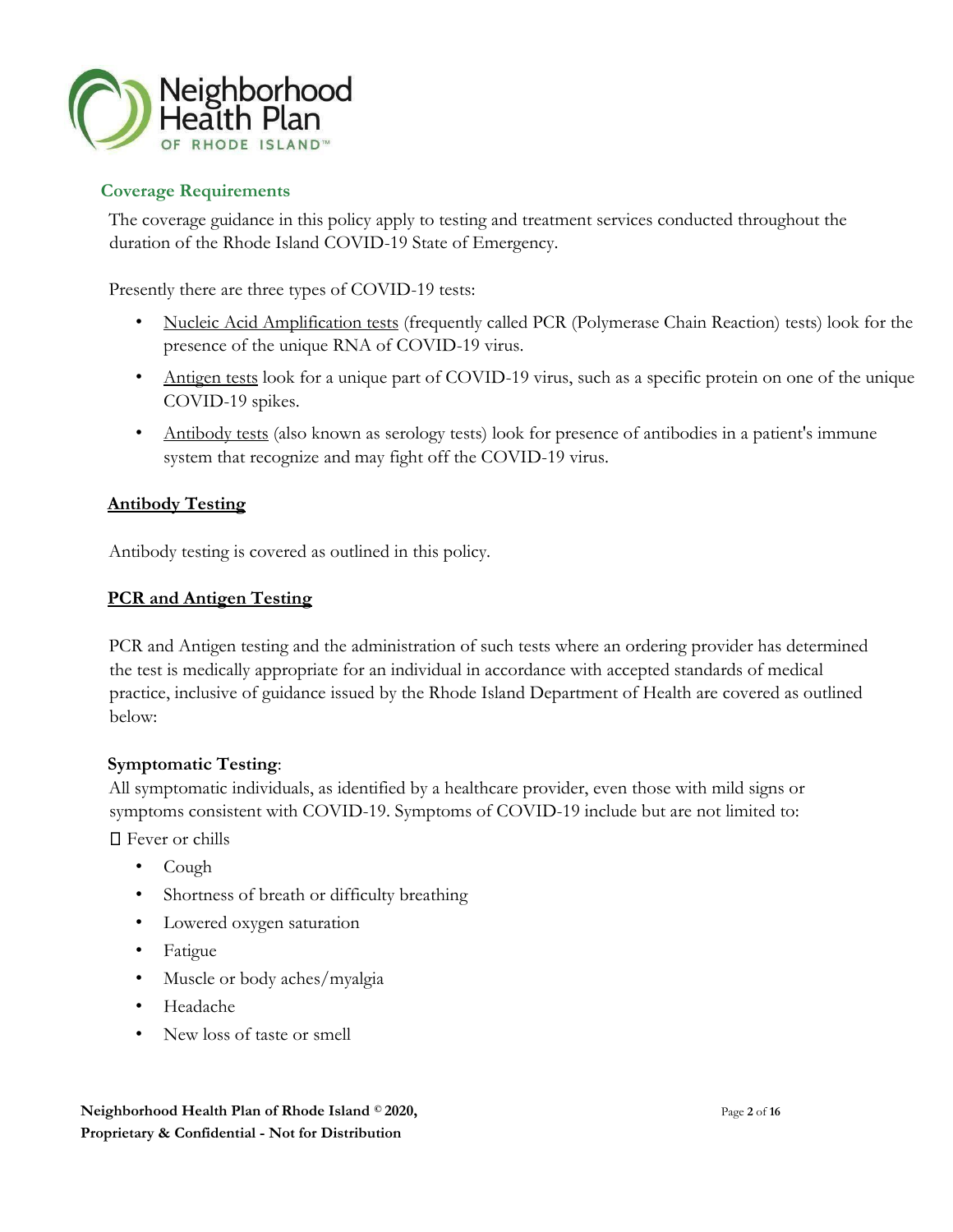

- Sore throat
- Congestion or runny nose
- Nausea or vomiting
- Diarrhea
- Rash
- Inflammatory conditions such as "COVID toes"
- Thromboembolic events
- Trouble breathing
- Bluish lips or face
- Persistent pain or pressure in the chest
- New confusion or other alterations in mental status
- Alterations in blood glucose control
- Inability to wake or stay awake
- Children with multisystem inflammatory syndrome

#### **Asymptomatic Testing**:

• **Close Contact Testing** All individuals identified as a close contact of a confirmed or clinically diagnosed COVID-19 case by a state department of health, a state-run contact tracing program, or a healthcare provider.

Close contact is defined as: Being within less than 6 feet of a COVID-19 case. Close contact can occur while caring for, living with, visiting, or otherwise sharing a space (e.g., healthcare waiting area, restaurant, workspace) with a confirmed or clinically diagnosed COVID-19 case while the case was symptomatic or within the 48 hours before symptom onset (or, for asymptomatic patients, 2 days prior to positive specimen collection); Having direct contact with infectious secretions of a confirmed or clinically diagnosed COVID-19 case (e.g., being coughed on) while not being appropriately attired in recommended personal protective equipment (e.g., gown, gloves, N95 facemask, eye protection); As otherwise determined or defined by the Rhode Island Department of Health.

**Testing of individuals with recent known or suspected exposure to COVID-19** where the ordering provider has determined the test is medically appropriate for the individual beneficiary in accordance with current accepted standards of medical practice, inclusive of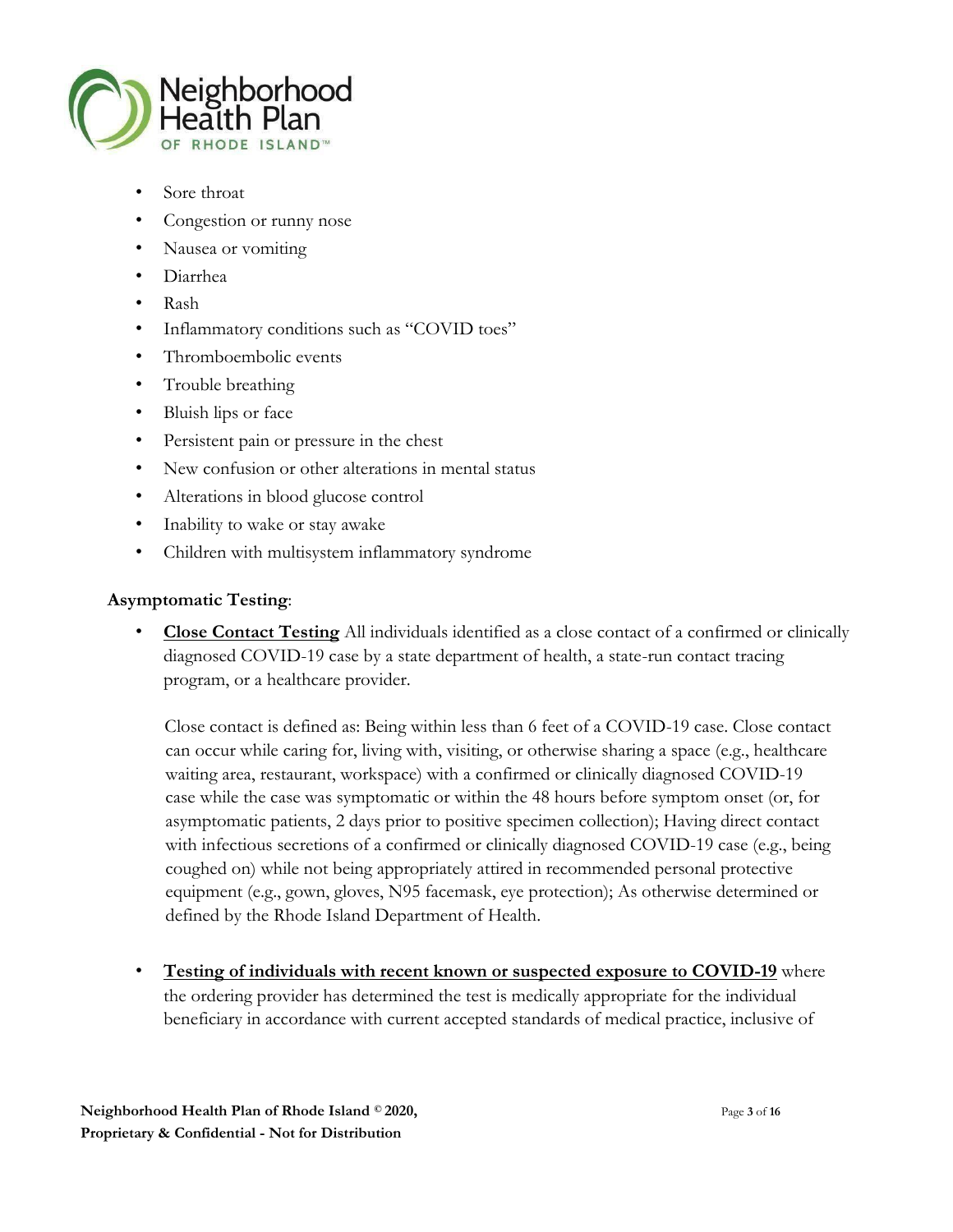

guidance issued by the Rhode Island Department of Health. "Suspected exposure to COVID-19" is not limited to exposure to an identifiable individual suspected of having COVID-19 but may encompass circumstances, the totality of which, cause an ordering provider, in accordance with current accepted standards of medical practice, inclusive of guidance issued by the Rhode Island Department of Health, to suspect an individual was recently at reasonable risk of having been exposed to COVID-19.

- **Testing to determine resolution of COVID-19 infection** where the ordering provider has determined the test is medically appropriate for the individual beneficiary in accordance with current accepted standards of medical practice, inclusive of guidance issued by the Rhode Island Department of Health.
- **Testing upon or prior to admission** to a Rhode Island healthcare facility.
- **Testing prior to undergoing a medical procedure**, where the ordering provider has determined the test is medically appropriate for the individual beneficiary in accordance with current accepted standards of medical practice, inclusive of guidance issued by the Rhode Island Department of Health.

## **Non-Traditional Testing Scenarios (Asymptomatic or Symptomatic) Whereby A Test Is Determined to Be Medically Appropriate By A Provider**.

Certain entities operating within the state of Rhode Island, such as laboratories or testing sites, may employ one or both of the following non-traditional methods for a licensed healthcare provider working within the scope of their license to determine the medical appropriateness of a COVID-19 test for an individual and order a test when deemed appropriate. These include the following scenarios:

- A licensed healthcare provider who reviews an individual's written or electronic responses to a survey about that individual's demographics (medical conditions, age, etc.), symptoms and/or contacts and makes an individualized determination that a COVID-19 diagnostic test would be appropriate for that individual (i.e. makes the determination based on individualized clinical information but without a face-to-face or real-time audio or audio-visual encounter with the individual).
- A diagnostic survey that an individual completes electronically by answering individualized questions about their demographics, symptoms and/or reason for wanting to test, which responses are then run through an algorithm, developed and approved by a licensed healthcare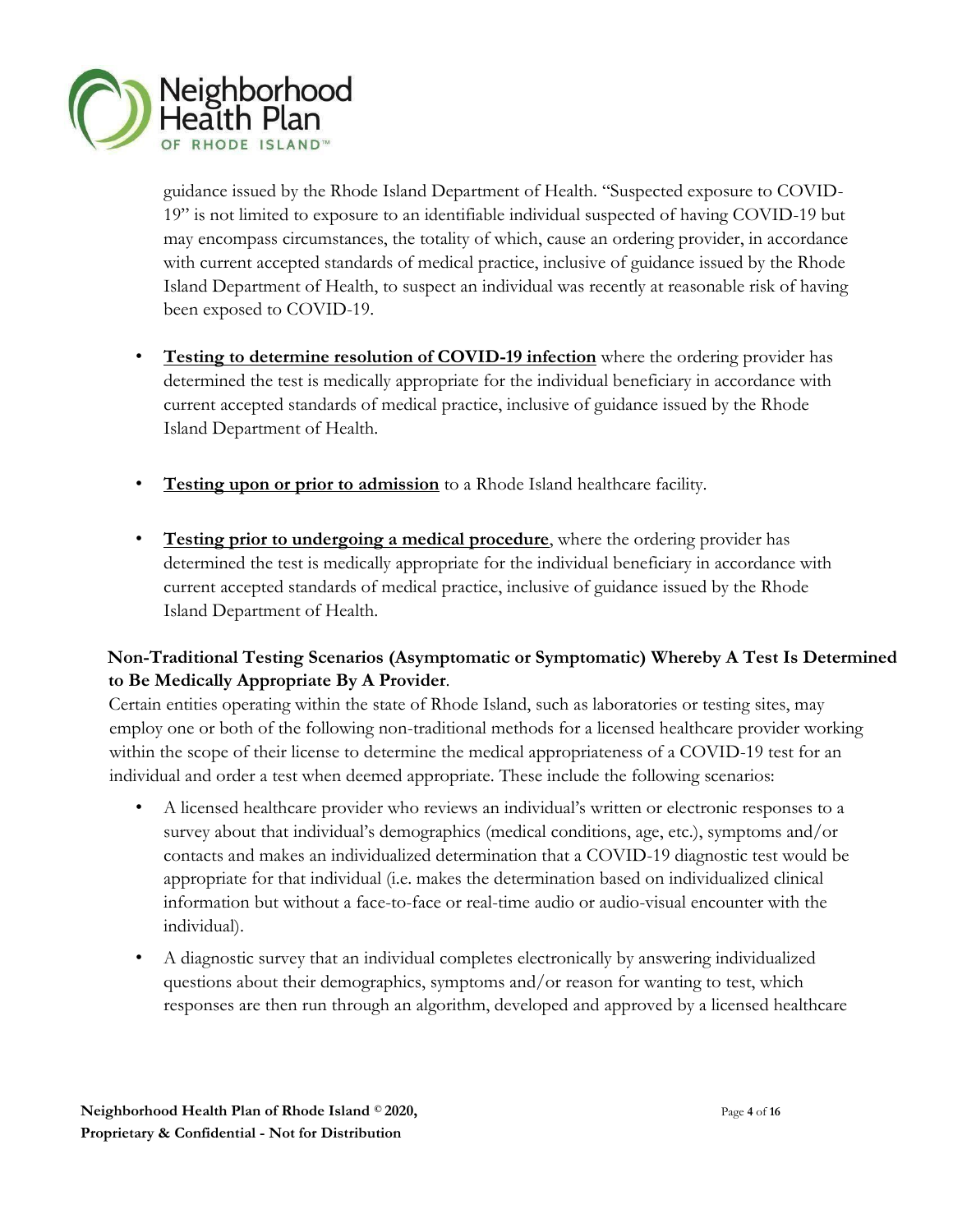

provider and the Rhode Island Department of Health, that determines whether a COVID-19 diagnostic test is medically appropriate for that individual.

### **Testing That May Serve or Give the Appearance of Serving a Dual Purpose**

Situations may arise where a COVID-19 diagnostic test, or a series of COVID-19 diagnostic tests, ordered for an individual by a provider who has determined the test is medically appropriate for that individual may also serve or give the appearance of serving a secondary purpose, such as meeting a workplace health and safety requirement or recommendation. In any such situation the test's primary purpose is considered to be the individualized diagnosis or treatment of COVID-19 or another health condition and coverage for the test and administration will be covered as outlined in this policy.

#### **Claim Submission**

Due to the delayed effective date of April 1, 2020 for the new ICD-10-CM code (U07.1: 2019-nCoV acute respiratory disease) for COVID-19, the National Center for Health Statistics (NCHS) has developed interim coding advice in supplement to the ICD-10-CM Official Coding Guidelines:

# **TREATMENT & TESTING DIAGNOSIS CODES FOR COVID-19:**

Claims for **CONFIRMED** cases related to COVID-19 for **dates of service prior to April 1, 2020** must be billed with the following ICD-10-CM codes as applicable:

- **Pneumonia due to COVID-19**: J12.89 (Other viral pneumonia) and B97.29 (Other coronavirus as the cause of diseases classified elsewhere)
- **Acute bronchitis due to COVID-19**: J20.8 (Acute bronchitis due to other specified organisms) and B97.29 (Other coronavirus as the cause of diseases classified elsewhere)
- **Bronchitis not otherwise specified (NOS) due to COVID-19**: J40 (Bronchitis, not specified as acute or chronic) and B97.29 (Other coronavirus as the cause of diseases classified elsewhere)
- **Lower respiratory infection NOS or acute respiratory infection NOS due to COVID19:** J22 (Unspecified acute lower respiratory infection) and B97.29 (Other coronavirus as the cause of diseases classified elsewhere)
- **Respiratory infection NOS due to COVID-19:** J98.8 (Other specified respiratory disorders) and B97.29 (Other coronavirus as the cause of diseases classified elsewhere)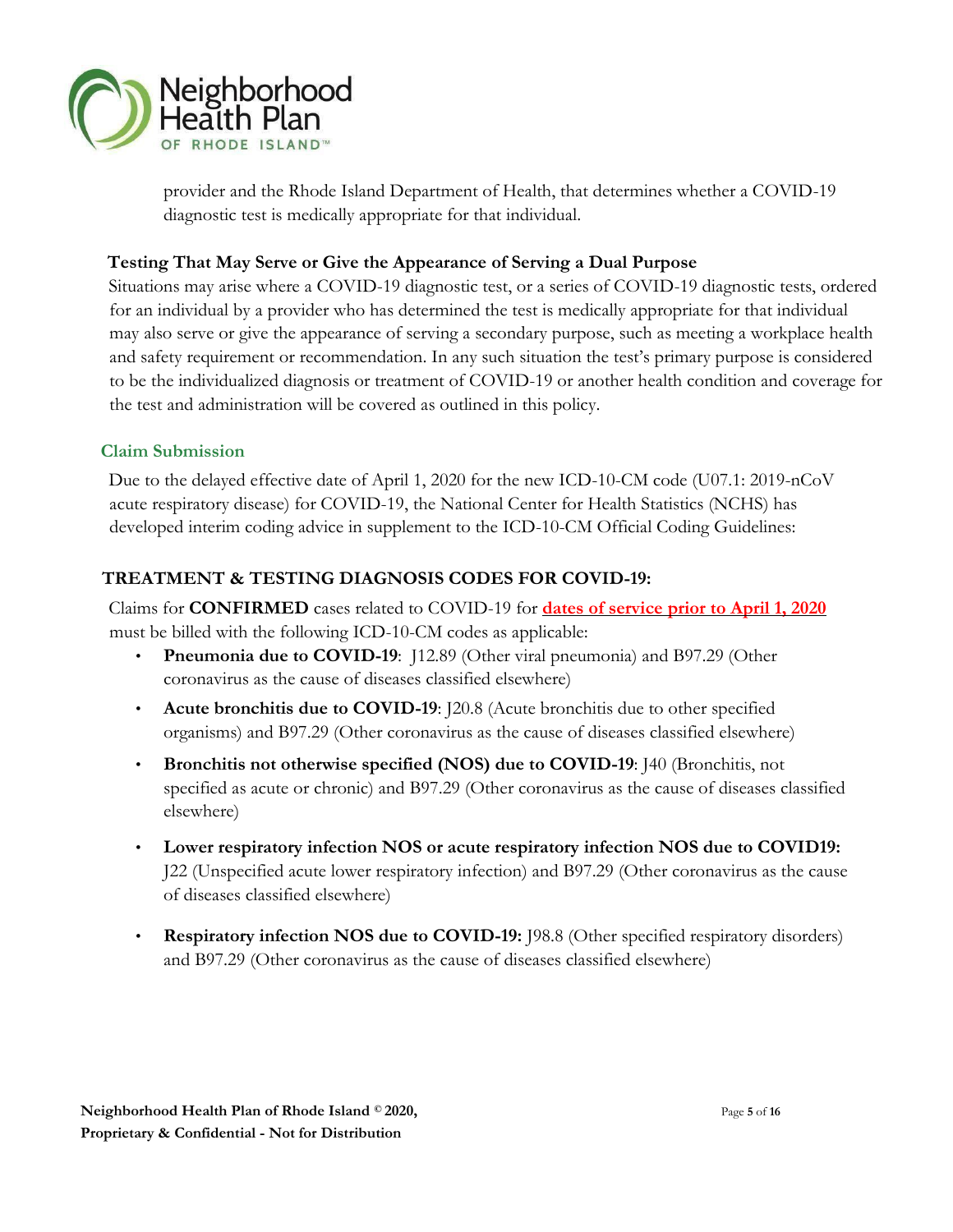

• **Acute respiratory distress syndrome (ARDS) due to COVID-19:** J80 (Acute respiratory distress syndrome) and B97.29 (Other coronavirus as the cause of diseases classified elsewhere)

Claims for **CONFIRMED** cases related to COVID-19 for **dates of service April 1, 2020 and after** must be billed as follows:

- **Professional Claims** 
	- o ICD 10 CM code U07.1 (2019-nCoV acute respiratory disease) in the primary diagnosis field.
	- o Modifier "CR" (Catastrophe/disaster related)
- **Facility Claims**
	- o ICD 10 CM code U07.1 (2019-nCoV acute respiratory disease) in the primary diagnosis field.

Claims for **UNCONFIRMED** cases related to COVID-19must be billed as follows:

- Claims for possible exposure to COVID-19 that is ruled out after evaluation should be billed with the following ICD-10-CM code**:**
	- o Z03.818 (Encounter for observation for suspected exposure to other biological agents ruled out)
- Claims for exposure to someone with a confirmed case of COVID-19 should be billed with the following ICD-10-CM code:
	- o Dates of service April 1, 2020 to December 31, 2020:
		- o Z20.828 (Contact with and (suspected) exposure to other viral communicable diseases)
	- o Dates of service January 1, 2020 and after:
		- o Z20.822 (Contact with and (suspected) exposure to COVID-19)
- Claims for asymptomatic members who are being screened for COVID-19 and have no known exposure to the virus, and the test results are either unknown or negative, should be billed with the following ICD-10-CM code:
	- o Z11.59 (Encounter for screening for other viral diseases)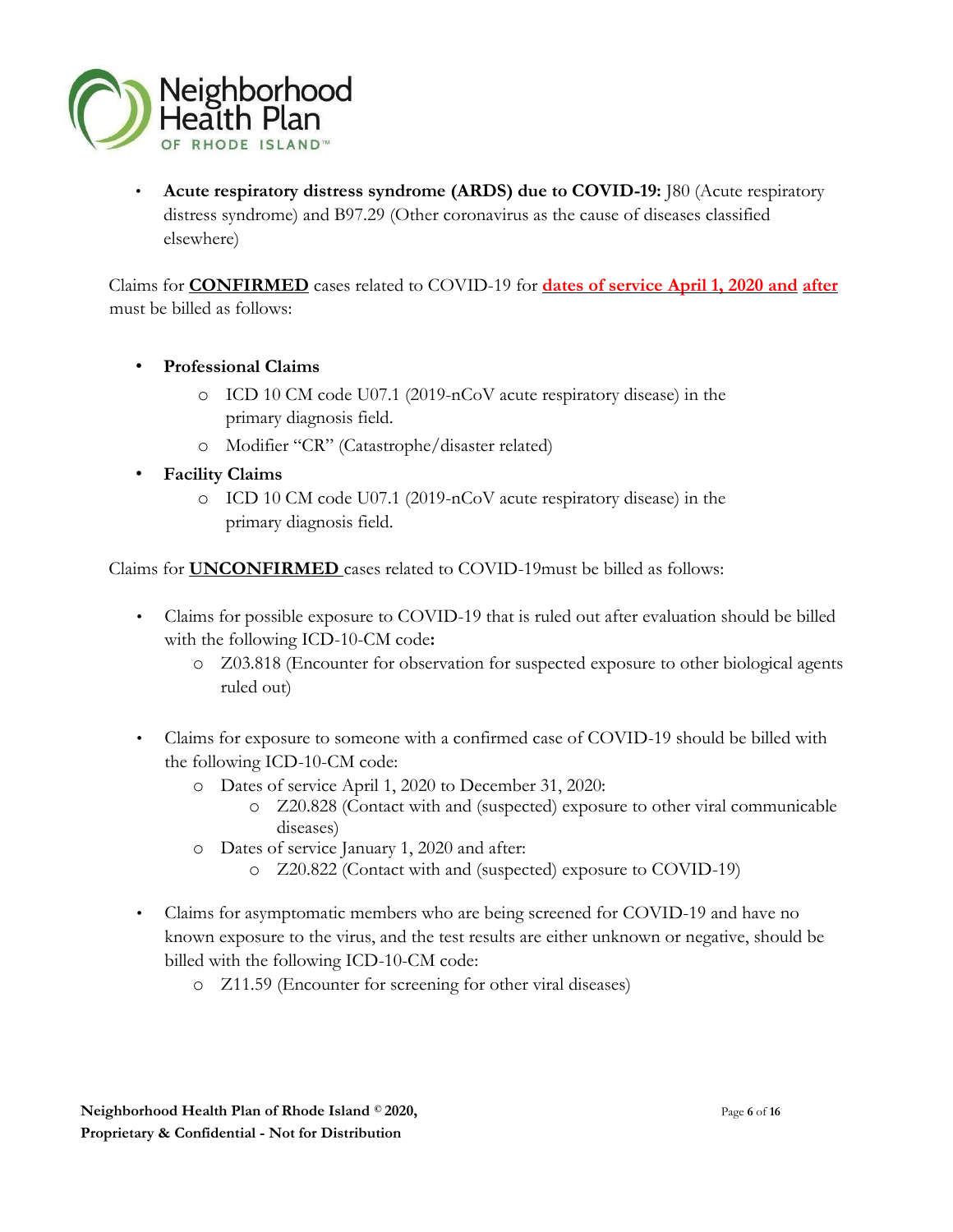

- Claims for members presenting with symptoms of and being screened for COVID-19 and the test results are either unknown or negative should be billed with the following ICD-10-CM codes as applicable:
	- o R05 (Cough)
	- o R06.02 (Shortness of breath)
	- o R50.9 (Fever, unspecified)
	- o Z03.818 (Encounter for observation for suspected exposure to other biological agents ruled out)
	- o Z20.828 (Contact with and (suspected) exposure to other viral communicable diseases) –Effective April 1, 2020 to December 31, 2020
	- o Z20.822 (Contact with and (suspected) exposure to COVID-19)- Replaces Z20.828 Effective January 1, 2021

Modifier "CS" (Cost-sharing Waived) is accepted on claims for unconfirmed cases of COVID-19.

# **TESTING CPT/HCPCS CODES FOR COVID-19:**

Claims for diagnostic laboratory testing for COVID-19 must be billed with one of the following CPT or HCPC codes:

# **PCR and Antigen Testing Codes:**

- **0202U (effective 5/20/20)-** Infectious disease (bacterial or viral respiratory tract infection), pathogen-specific nucleic acid (DNA or RNA), 22 targets including severe acute respiratory syndrome coronavirus 2 (SARS-CoV-2), qualitative RT-PCR, nasopharyngeal swab, each pathogen reported as detected or not detected.
- **0223U (effective 6/25/20)-** Infectious disease (bacterial or viral respiratory tract infection), pathogen-specific nucleic acid (DNA or RNA), 22 targets including severe acute respiratory syndrome coronavirus 2 (SARS-CoV-2), qualitative RT-PCR, nasopharyngeal swab, each pathogen reported as detected or not detected
- **0225U (effective 8/10/20)-** Infectious disease (bacterial or viral respiratory tract infection) pathogen-specific DNA and RNA, 21 targets, including severe acute respiratory syndrome coronavirus 2 (SARS-CoV-2), amplified probe technique, including multiplex reverse transcription for RNA targets, each analyte reported as detected or not detected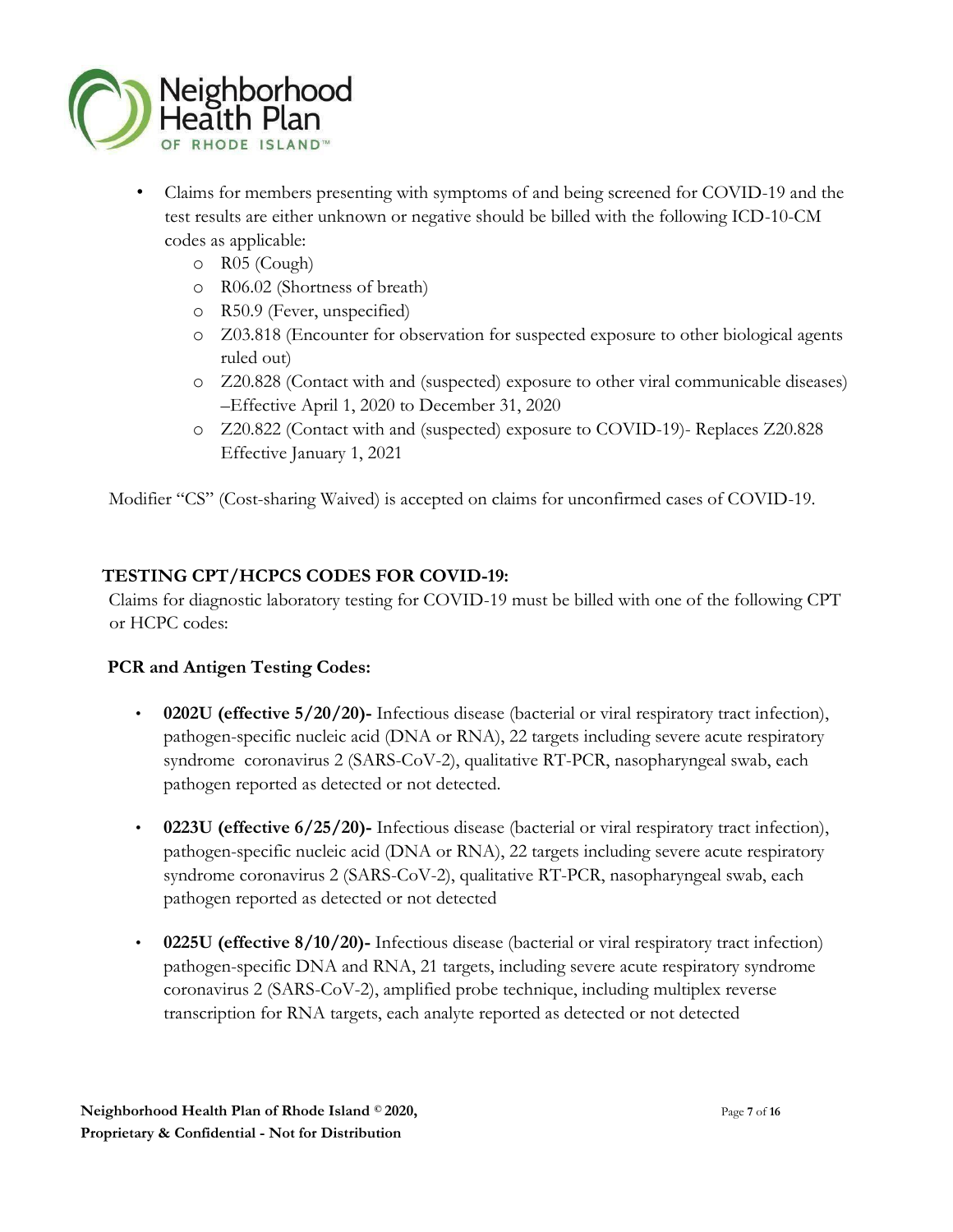

- **0226U (effective 8/10/20)-** Surrogate viral neutralization test (sVNT), severe acute respiratory syndrome coronavirus 2 (SARS-CoV-2) (Coronavirus disease [COVID-19]), ELISA, plasma, serum
- **0240U (effective 10/6/20)-** Infectious disease (viral respiratory tract infection), pathogenspecific RNA, 3 targets (severe acute respiratory syndrome coronavirus 2 [SARS-CoV-2], influenza A, influenza B), upper respiratory specimen, each pathogen reported as detected or not detected
- **0241U (effective 10/6/20)-** Infectious disease (viral respiratory tract infection), pathogenspecific RNA, 4 targets (severe acute respiratory syndrome coronavirus 2 [SARS-CoV-2], influenza A, influenza B, respiratory syncytial virus [RSV]), upper respiratory specimen, each pathogen reported as detected or not detected
- **87635 (effective 3/13/20)-** Infectious agent detection by nucleic acid (DNA or RNA);severe acute respiratory syndrome coronavirus 2 (SARS-CoV-2) (Coronavirus disease [COVID19]), amplified probe technique
- **87636 (effective 10/6/20)-** Infectious agent detection by nucleic acid (DNA or RNA); severe acute respiratory syndrome coronavirus 2 (SARS-CoV-2) (Coronavirus disease [COVID-19]) and influenza virus types A and B, multiplex amplified probe technique
- **87637 (effective 10/6/20)-** Infectious agent detection by nucleic acid (DNA or RNA); severe acute respiratory syndrome coronavirus 2 (SARS-CoV-2) (Coronavirus disease [COVID-19]), influenza virus types A and B, and respiratory syncytial virus, multiplex amplified probe technique
- **87426 (effective 6/25/20)-** Infectious agent antigen detection by immunoassay technique, (eg, enzyme immunoassay [EIA], enzyme-linked immunosorbent assay [ELISA], immunochemiluminometric assay [IMCA]) qualitative or semiquantitative, multiple-step method; severe acute respiratory syndrome coronavirus (eg, SARS-CoV, SARSCoV-2 [COVID-19])
- **87428 (effective 11/10/20)-** Infectious agent antigen detection by immunoassay technique, (eg, enzyme immunoassay [EIA], enzyme-linked immunosorbent assay [ELISA], fluorescence immunoassay [FIA], immunochemiluminometric assay [IMCA]) qualitative or semiquantitative;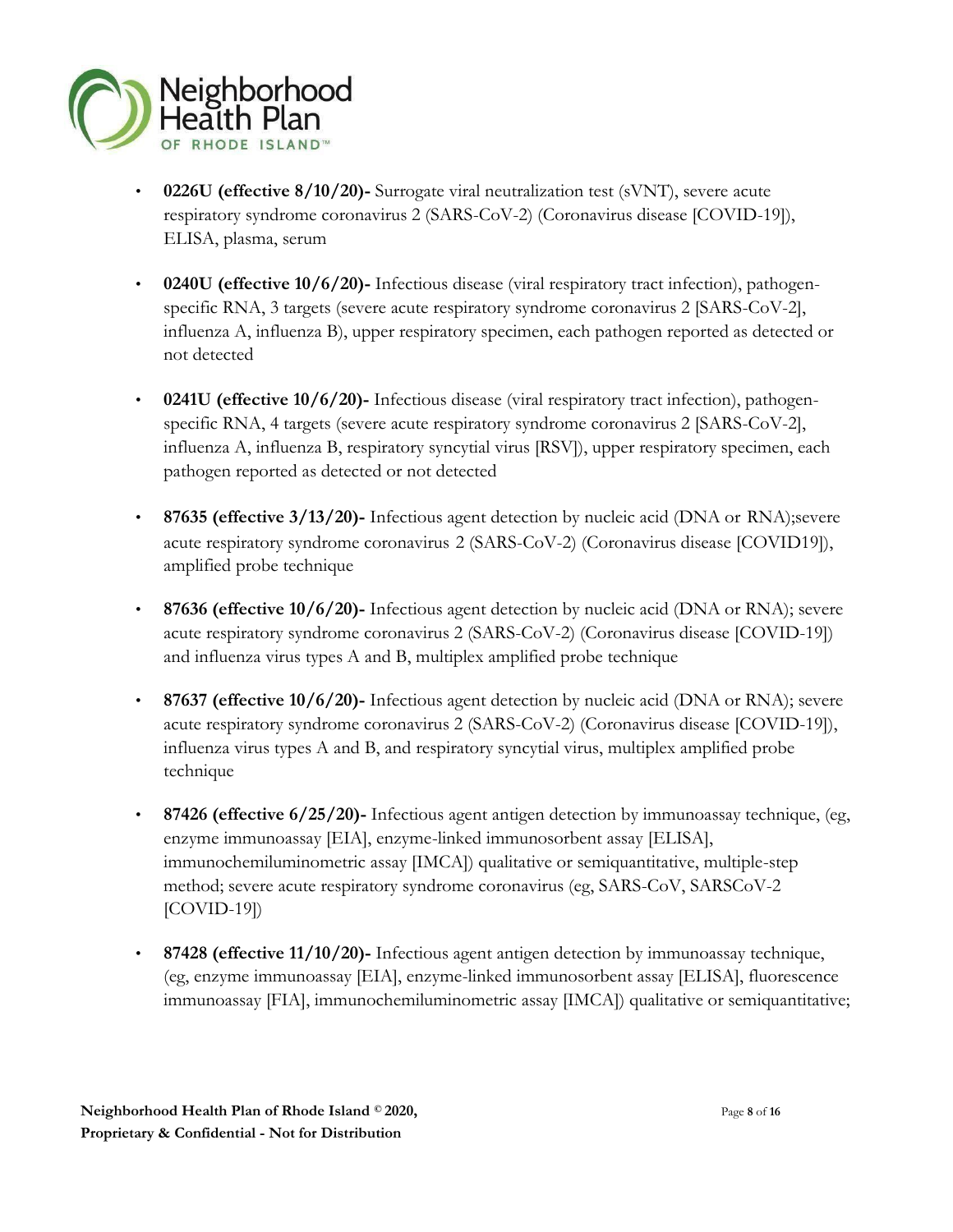

severe acute respiratory syndrome coronavirus (eg, SARS-CoV, SARS-CoV-2 [COVID-19]) and influenza virus types A and B

- **87811 (effective 10/6/20)-** Infectious agent antigen detection by immunoassay with direct optical (ie, visual) observation; severe acute respiratory syndrome coronavirus 2 (SARS-CoV-2) (Coronavirus disease [COVID-19])
- **C9803** Hospital outpatient clinic specimen collection for severe acute respiratory syndrome coronavirus 2 (SARS-CoV-2)(Coronavirus disease [COVID19]), any specimen source
- **G2023** Specimen collection for Severe Acute Respiratory Syndrome Coronavirus 2(SARSC0V-2)(Coronavirus disease [COVID-19], any specimen source
- **G2024** Specimen collection for Severe Acute Respiratory Syndrome Coronavirus 2(SARSC0V-2)(Coronavirus disease [COVID-19] from an individual in a SNF or by a laboratory on behalf of an HHA, any specimen source
- **U0001** CDC testing laboratories to test for SARS-CoV-2/2019-nCoV (COVID-19)
- **U0002** non-CDC testing laboratories to test for SARS-CoV-2/2019-nCoV (COVID-19)
- **U0003** Infectious agent detection by nucleic acid (DNA or RNA); severe acute respiratory syndrome coronavirus 2 (SARS-CoV-2) (Coronavirus disease [COVID-19]), amplified probe technique, making use of high throughput technologies as described by CMS-202001-R.
- **U0004** 2019-nCoV Coronavirus, SARS-CoV-2/2019-nCoV (COVID-19), any technique, multiple types or subtypes (includes all targets), non-CDC, making use of high throughput technologies as described by CMS-2020-01-R.
- U0005 (effective 1/1/21)- Infectious agent detection by nucleic acid (DNA or RNA); Severe Acute Respiratory Syndrome Coronavirus 2 (SARS-CoV-2) (Coronavirus disease [COVID-[19](https://www.encoderpro.com/epro/i9v3Handler.do?_k=104*19&_a=view)]), amplified probe technique, CDC or non-CDC, making use of high throughput technologies, completed within 2 calendar days from date of specimen collection (list separately in addition to either HCPCS code U0003 or U0004) as described by CMS-202[0-01](https://www.encoderpro.com/epro/i9v3Handler.do?_k=104*01&_a=view)- R2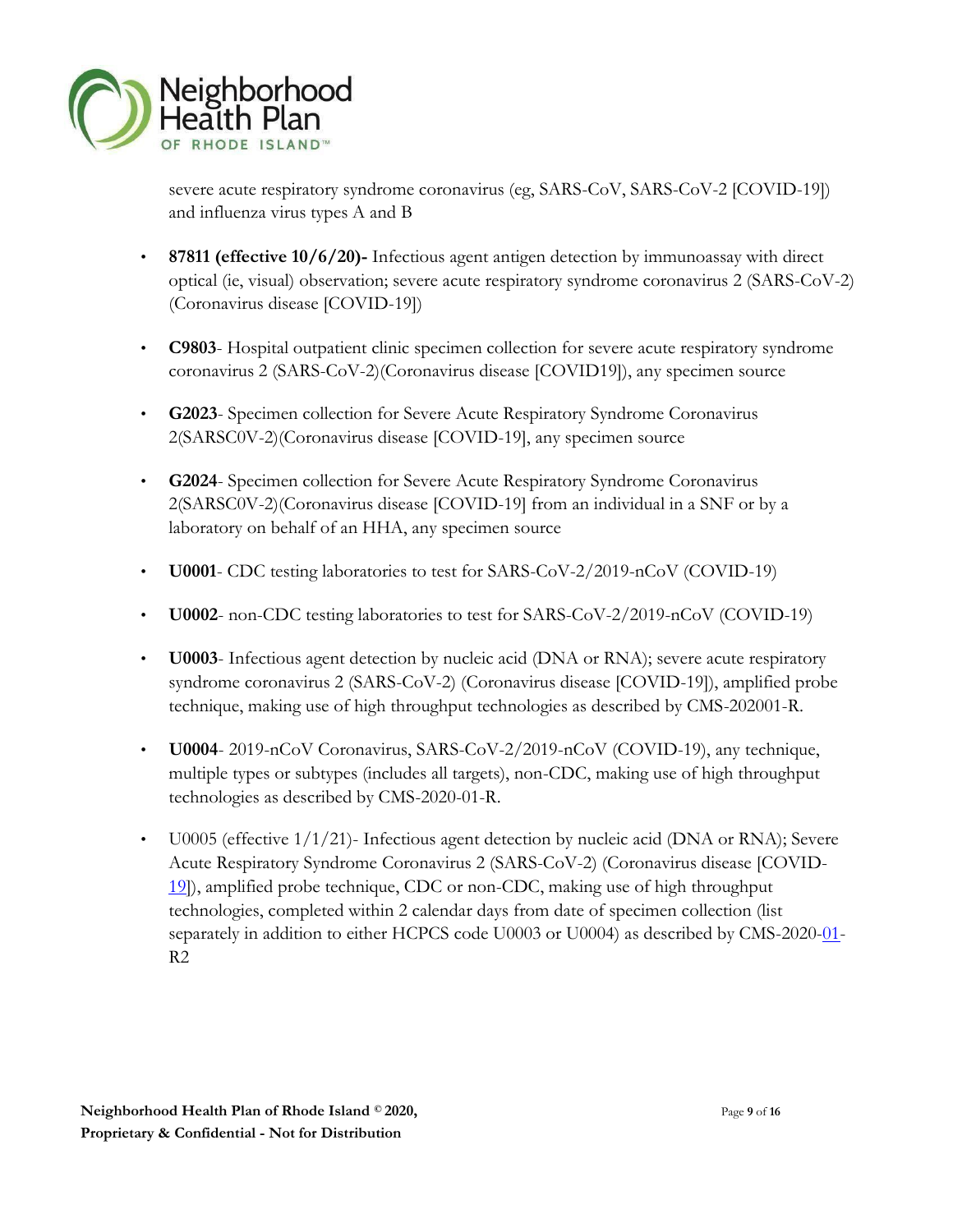

#### **Antibody Testing**

- **0224U (effective 6/25/20)-** Antibody, severe acute respiratory syndrome coronavirus 2 (SARS-CoV-2) (Coronavirus disease [COVID-19]), includes titer(s), when performed
- **86328 (effective 4/10/20)-** Immunoassay for infectious agent antibody(ies), qualitative or semi-quantitative, single step method (eg, reagent strip; severe acute respiratory syndrome coronavirus2 (SARS-CoVID-19) (Coronavirus disease [COVID-19])
- **86408 (effective 8/10/20)** Neutralizing antibody, severe acute respiratory syndrome coronavirus 2 (SARS-CoV-2) (Coronavirus disease [COVID-19]); screen
- **86409 (effective 8/10/20**)- Reporting SARS-CoV-2 neutralizing antibody titer.
- **86413 (effective 9/08/20)** Severe acute respiratory syndrome coronavirus 2 (SARS-CoV-2) (Coronavirus disease [COVID-19]) antibody, quantitative
- **86769 (effective 4/10/20)-** Antibody; severe acute respiratory syndrome coronavirus 2 (SARS-CoV-2) (Coronavirus disease [COVID-19])

Modifier "CS" (Cost-sharing Waived) is accepted on the above laboratory testing codes.

Prior authorization does not apply for diagnostic laboratory testing for COVID-19.

Communication of test results is considered standard practice and is not allowed as a separately billable service.

Specimen collection is considered part of testing and not separately reimbursable when billed on the same day by the same supplier as an E&M service or Laboratory Test.

Billable services are subject to contractual agreements, when applicable. Providers are required to submit complete claims for payment within 90 days of the date services are provided to members.

# **Member Cost Share Waiver**

#### **Date of service prior to July 21,2020:**

• Neighborhood will waive all member cost share for Commercial plans for laboratory diagnostic testing and the related outpatient visit for COVID-19 and treatment for members diagnosed with COVID-19 as outlined in this policy, during the period of heightened concerns related to COVID19.

Providers should NOT collect cost share from a member in accordance with this policy.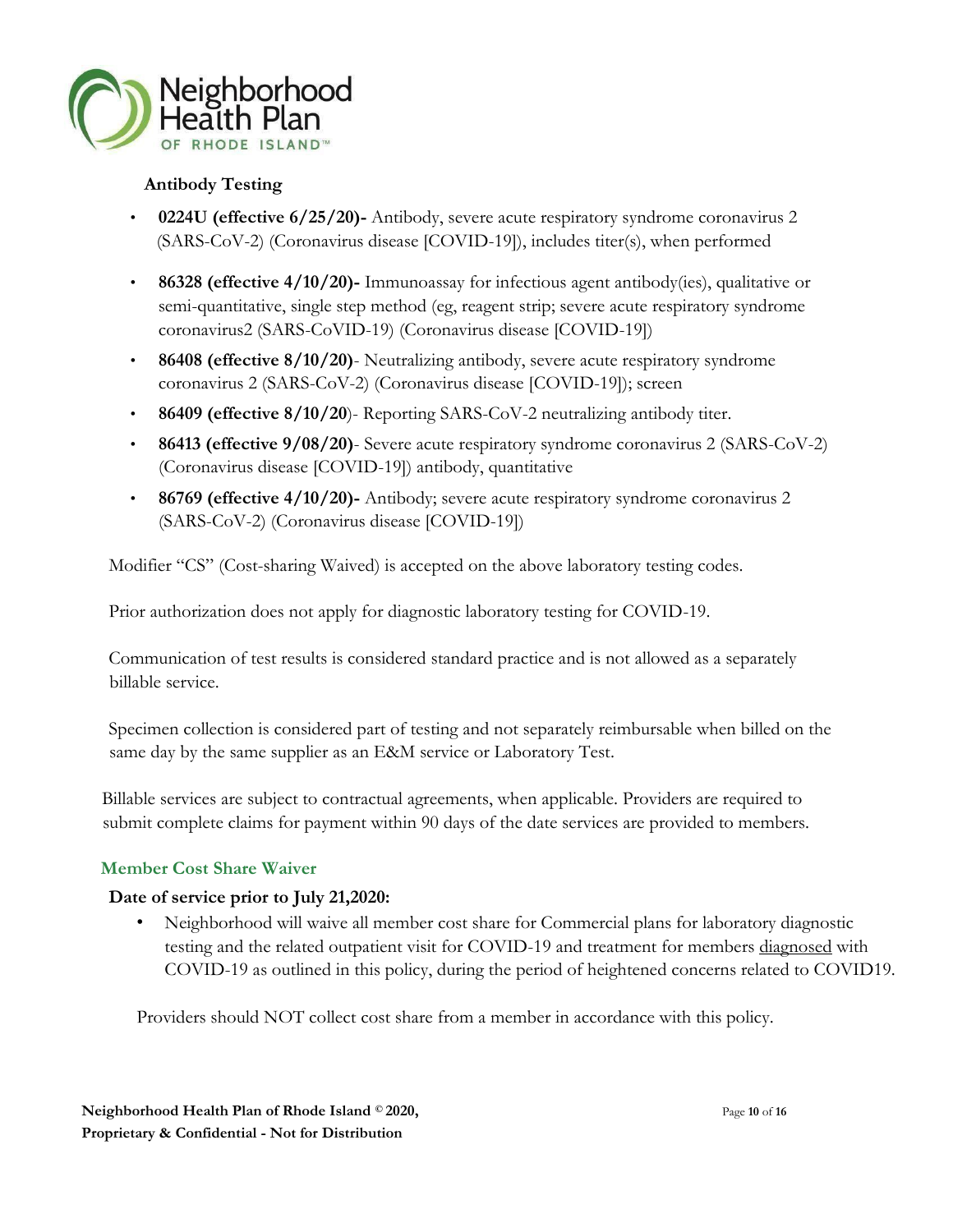

#### **Date of service July 21, 2020 and after:**

- Neighborhood will waive all member cost share for Commercial plans throughout the duration of the Rhode Island COVID-19 State of Emergency for the following services:
	- o PCR and Antigen laboratory diagnostic testing and the related outpatient visit for COVID-19
	- o Treatment for members diagnosed with COVID-19

Providers should NOT collect cost share from a member in accordance with this policy.

- Cost sharing will not be waived for Commercial plans for the following services:
	- o Antibody laboratory diagnostic testing

#### **Coding**

The following CPT and HCPC codes may be covered for COVID-19 diagnosis and testing as outlined in this policy:

| Procedure<br>Code | <b>Description</b>                                                                                                                                                                                                                                                                                                                      |
|-------------------|-----------------------------------------------------------------------------------------------------------------------------------------------------------------------------------------------------------------------------------------------------------------------------------------------------------------------------------------|
| 0202U             | Infectious disease (bacterial or viral respiratory tract infection), pathogen-specific nucleic acid<br>(DNA or RNA), 22 targets including severe acute respiratory syndrome coronavirus 2<br>(SARSCoV-2), qualitative RT-PCR, nasopharyngeal swab, each pathogen reported as detected or<br>not detected.                               |
| 0223U             | Infectious disease (bacterial or viral respiratory tract infection), pathogen-specific nucleic acid<br>(DNA or RNA), 22 targets including severe acute respiratory syndrome coronavirus 2<br>(SARSCoV-2), qualitative RTPCR, nasopharyngeal swab, each pathogen reported as detected or<br>not detected                                 |
| 0224U             | Antibody, severe acute respiratory syndrome coronavirus 2 (SARS-CoV-2) (Coronavirus disease<br>[COVID-19]), includes titer(s), when performed                                                                                                                                                                                           |
| 0225U             | Infectious disease (bacterial or viral respiratory tract infection) pathogen-specific DNA and<br>RNA, 21 targets, including severe acute respiratory syndrome coronavirus 2 (SARS-CoV-2),<br>amplified probe technique, including multiplex reverse transcription for RNA targets, each<br>analyte reported as detected or not detected |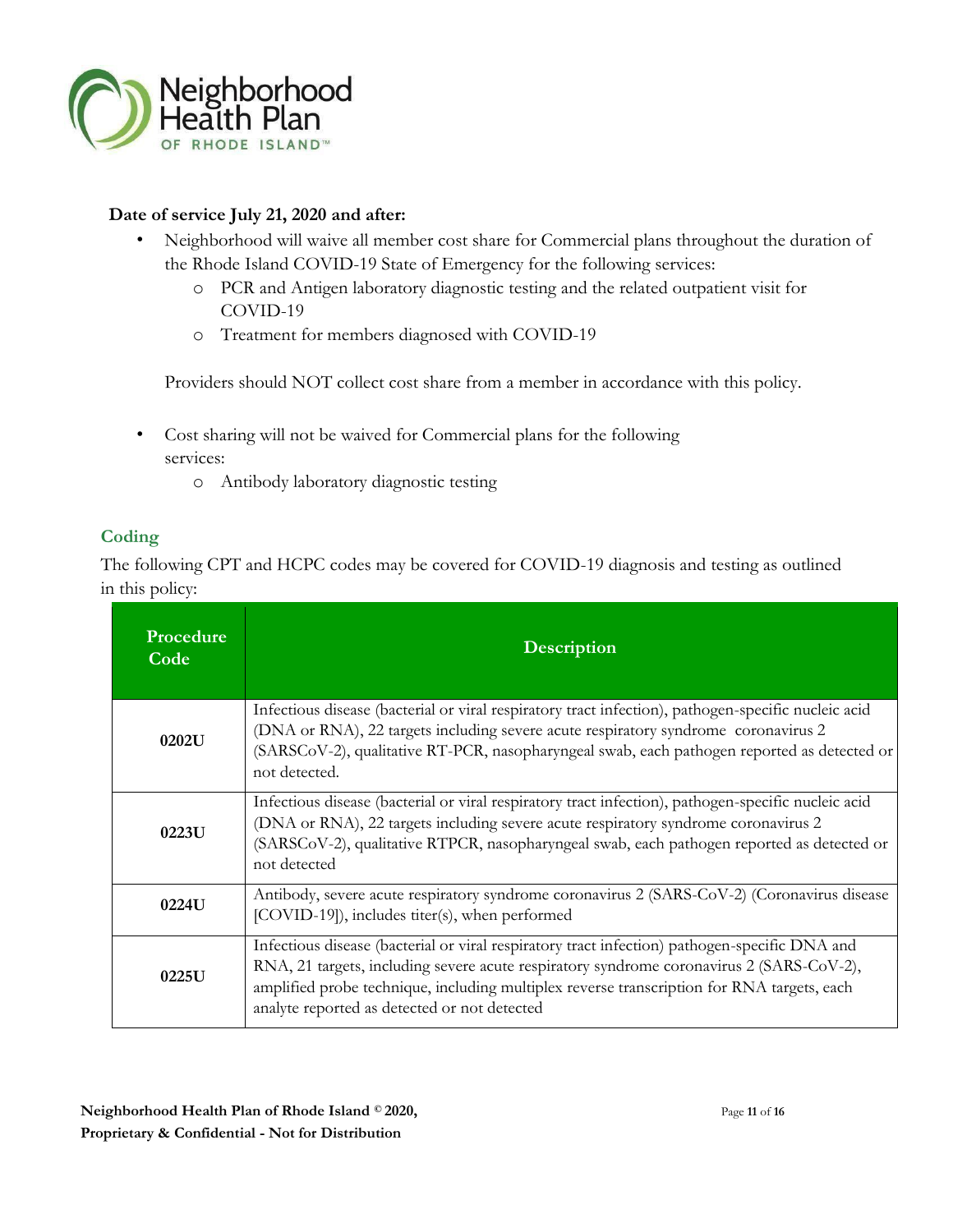

| 0226U | Surrogate viral neutralization test (sVNT), severe acute respiratory syndrome coronavirus 2<br>(SARS-CoV-2) (Coronavirus disease [COVID-19]), ELISA, plasma, serum                                                                                                                                                                                                              |
|-------|---------------------------------------------------------------------------------------------------------------------------------------------------------------------------------------------------------------------------------------------------------------------------------------------------------------------------------------------------------------------------------|
| 0240U | Infectious disease (viral respiratory tract infection), pathogen-specific RNA, 3 targets (severe<br>acute respiratory syndrome coronavirus 2 [SARS-CoV-2], influenza A, influenza B), upper<br>respiratory specimen, each pathogen reported as detected or not detected                                                                                                         |
| 0241U | Infectious disease (viral respiratory tract infection), pathogen-specific RNA, 4 targets (severe<br>acute respiratory syndrome coronavirus 2 [SARS-CoV-2], influenza A, influenza B, respiratory<br>syncytial virus [RSV]), upper respiratory specimen, each pathogen reported as detected or not<br>detected                                                                   |
| 86328 | Immunoassay for infectious agent antibody(ies), qualitative or semiquantitative, single step<br>method (eg, reagent strip; severe acute respiratory syndrome coronavirus2 (SARS-CoVID-19)<br>(Coronavirus disease [COVID-19])                                                                                                                                                   |
| 86408 | Neutralizing antibody, severe acute respiratory syndrome coronavirus 2 (SARS-CoV-2)<br>(Coronavirus disease [COVID-19]); screen                                                                                                                                                                                                                                                 |
| 86409 | Neutralizing antibody, severe acute respiratory syndrome coronavirus 2 (SARS-CoV-2)<br>(Coronavirus disease [COVID-19]); screen                                                                                                                                                                                                                                                 |
| 86413 | Severe acute respiratory syndrome coronavirus 2 (SARS-CoV-2) (Coronavirus disease<br>[COVID-19]) antibody, quantitative                                                                                                                                                                                                                                                         |
| 86769 | Antibody; severe acute respiratory syndrome coronavirus 2 (SARS-CoV-2) (Coronavirus disease<br>$[COVID-19]$                                                                                                                                                                                                                                                                     |
| 87426 | Infectious agent antigen detection by immunoassay technique, (eg, enzyme immunoassay [EIA],<br>enzyme-linked immunosorbent assay [ELISA], immunochemiluminometric assay [IMCA])<br>qualitative or semiquantitative, multiple-step method; severe acute respiratory syndrome<br>coronavirus (eg, SARS-CoV, SARSCoV-2 [COVID-19])                                                 |
| 87428 | Infectious agent antigen detection by immunoassay technique, (eg, enzyme immunoassay [EIA],<br>enzyme-linked immunosorbent assay [ELISA], fluorescence immunoassay [FIA],<br>immunochemiluminometric assay [IMCA]) qualitative or semiquantitative; severe acute<br>respiratory syndrome coronavirus (eg, SARS-CoV, SARS-CoV-2 [COVID-19]) and influenza<br>virus types A and B |
| 87635 | Infectious agent detection by nucleic acid (DNA or RNA);severe acute respiratory syndrome<br>coronavirus 2 (SARS-CoV-2) (Coronavirus disease [COVID-19]), amplified probe technique                                                                                                                                                                                             |
| 87636 | Infectious agent detection by nucleic acid (DNA or RNA); severe acute respiratory syndrome<br>coronavirus 2 (SARS-CoV-2) (Coronavirus disease [COVID-19]) and influenza virus types A and<br>B, multiplex amplified probe technique                                                                                                                                             |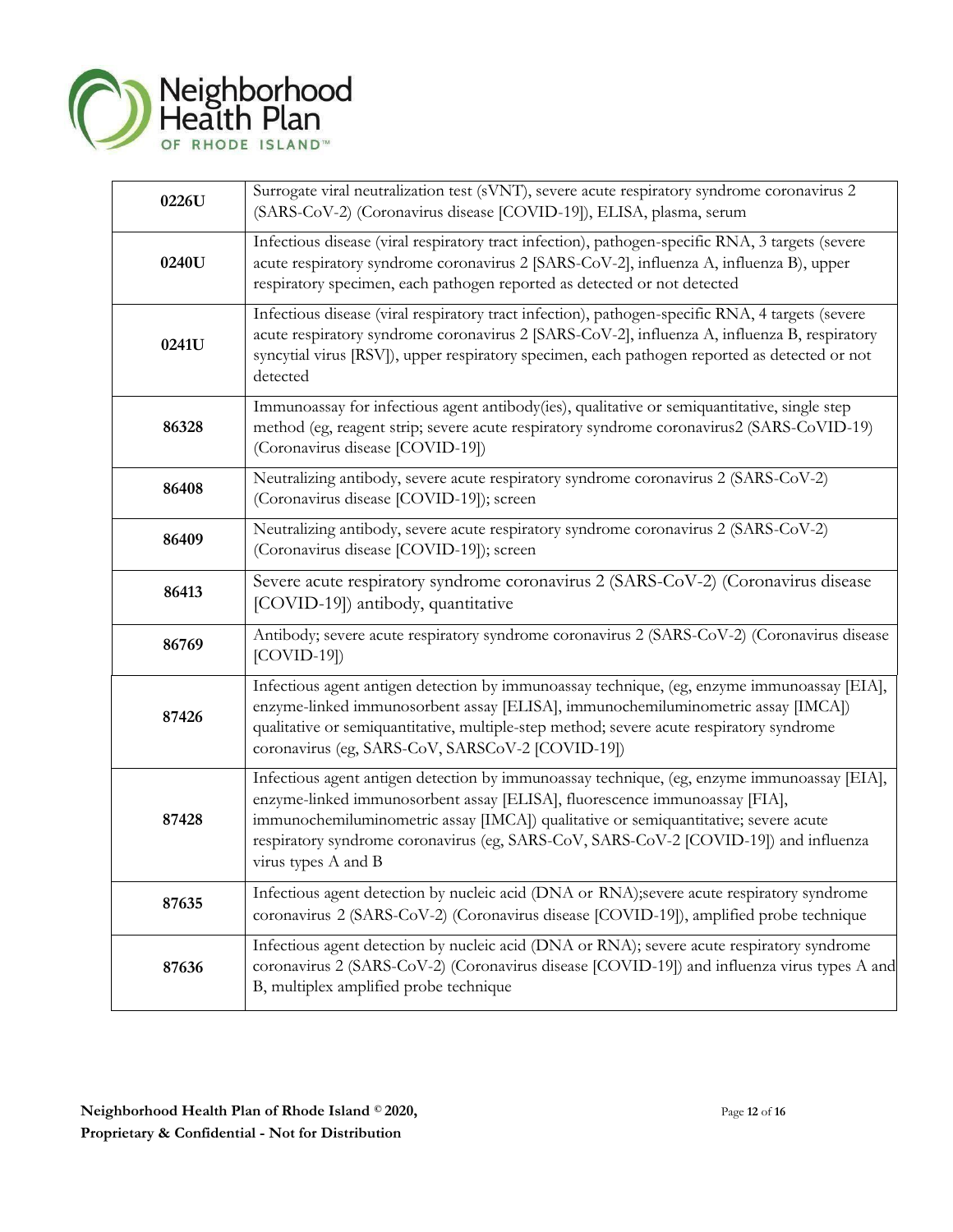

| 87637        | Infectious agent detection by nucleic acid (DNA or RNA); severe acute respiratory syndrome<br>coronavirus 2 (SARS-CoV-2) (Coronavirus disease [COVID-19]), influenza virus types A and B,<br>and respiratory syncytial virus, multiplex amplified probe technique                                                                                                                                                             |
|--------------|-------------------------------------------------------------------------------------------------------------------------------------------------------------------------------------------------------------------------------------------------------------------------------------------------------------------------------------------------------------------------------------------------------------------------------|
| 87811        | Infectious agent antigen detection by immunoassay with direct optical (ie, visual) observation;<br>severe acute respiratory syndrome coronavirus 2 (SARS-CoV-2) (Coronavirus disease [COVID-<br>$19$ )                                                                                                                                                                                                                        |
| C9803        | Hospital outpatient clinic specimen collection for severe acute respiratory syndrome coronavirus<br>2 (SARS-CoV-2)(Coronavirus disease [COVID19]), any specimen source                                                                                                                                                                                                                                                        |
| G2023        | Specimen collection for Severe Acute Respiratory Syndrome Coronavirus<br>2(SARSC0V2)(Coronavirus disease [COVID-19]. Any specimen source                                                                                                                                                                                                                                                                                      |
| G2024        | Specimen collection for Severe Acute Respiratory Syndrome Coronavirus<br>2(SARS-C0V-2)(Coronavirus disease [COVID-19] from an individual in a<br>SNF or by a laboratory on behalf of an HHA, any specimen source                                                                                                                                                                                                              |
| U0001        | SARS-CoV-2/2019-nCoV (COVID-19) CDC laboratory testing. (Final description of code to be<br>determined.)                                                                                                                                                                                                                                                                                                                      |
| U0002        | SARS-CoV-2/2019-nCoV (COVID-19) non-CDC laboratory testing. (Final description of code<br>to be determined.)                                                                                                                                                                                                                                                                                                                  |
| U0003        | CDC testing laboratories to test for SARS-CoV-2/2019-nCoV (COVID-19)                                                                                                                                                                                                                                                                                                                                                          |
| <b>U0004</b> | 2019-nCoV Coronavirus, SARS-CoV-2/2019-nCoV (COVID-19), any technique, multiple types<br>or subtypes (includes all targets), non-CDC, making use of high throughput technologies as<br>described by CMS-2020-01-R.                                                                                                                                                                                                            |
| <b>U0005</b> | Infectious agent detection by nucleic acid (DNA or RNA); Severe Acute Respiratory<br>Syndrome Coronavirus 2 (SARS-CoV-2) (Coronavirus disease [COVID-19]), amplified<br>probe technique, CDC or non-CDC, making use of high throughput technologies,<br>completed within 2 calendar days from date of specimen collection (list separately in<br>addition to either HCPCS code U0003 or U0004) as described by CMS-2020-01-R2 |

The following ICD-10 CM codes are covered for COVID-19 diagnosis, testing, and treatment as outlined in this policy: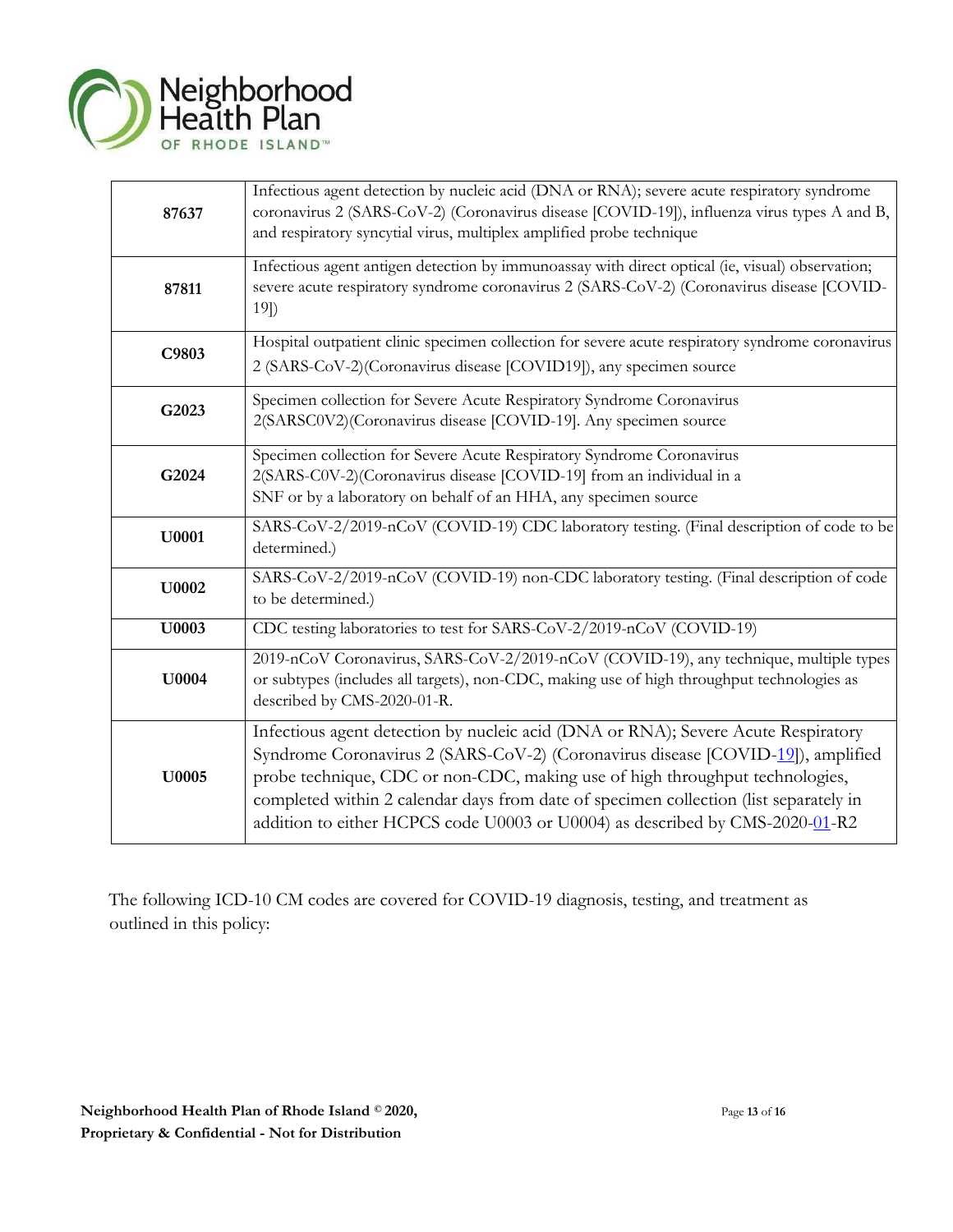

| <b>ICD-10-CM Code</b> | Description                                                                              |
|-----------------------|------------------------------------------------------------------------------------------|
|                       |                                                                                          |
| B97.29                | Other coronavirus as the cause of diseases classified elsewhere                          |
| J12.89                | Other viral pneumonia                                                                    |
| J20.8                 | Acute bronchitis due to other specified organisms                                        |
| J22                   | Unspecified acute lower respiratory infection                                            |
| <b>J40</b>            | Bronchitis, not specified as acute or chronic                                            |
| <b>J80</b>            | Acute respiratory distress syndrome                                                      |
| J98.8                 | Other specified respiratory disorders                                                    |
| <b>R05</b>            | Cough                                                                                    |
| R06.02                | Shortness of breath                                                                      |
| R50.9                 | Fever, unspecified                                                                       |
| $U$ 07.1              | 2019-nCoV acute respiratory disease                                                      |
| Z03.818               | Encounter for observation for suspected exposure to other biological agents ruled<br>out |
| Z20.822               | Contact with and (suspected) exposure to COVID-19                                        |
| Z20.828               | Contact with and (suspected) exposure to other viral communicable diseases               |
| Z11.59                | Encounter for screening for other viral diseases                                         |

#### **Disclaimer**

This payment policy is informational only and is not intended to address every situation related to reimbursement for healthcare services; therefore, it is not a guarantee of reimbursement. Claim payments are subject to the following, which include but are not limited to, Neighborhood Health Plan of Rhode Island benefit coverage, member eligibility, claims payment edit rules, coding and documentation guidelines, authorization policies, provider contract agreements, and state and federal regulations. References to CPT or other sources are for definitional purposes only.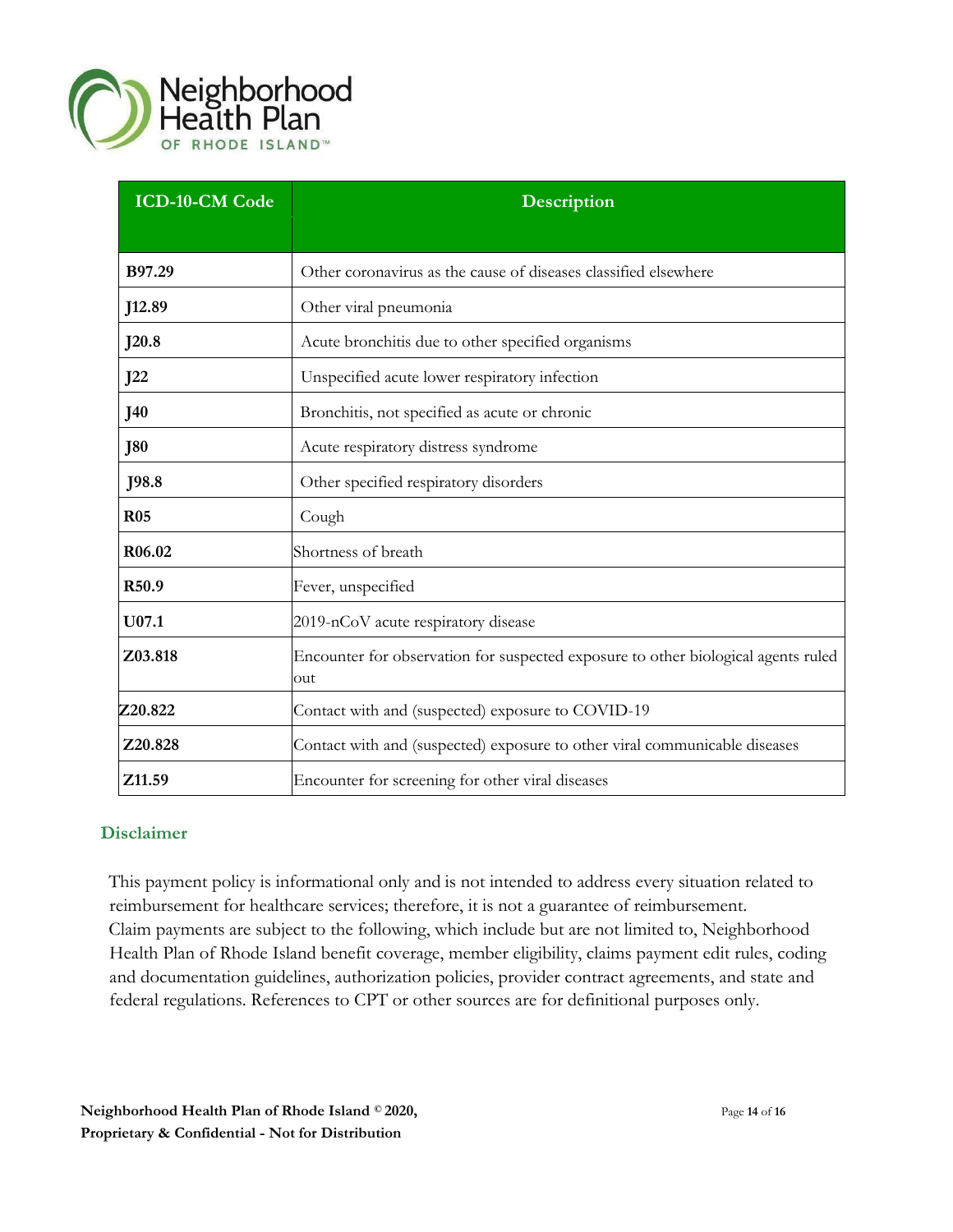

This policy may not be implemented exactly the same way on the different electronic claims processing systems used by Neighborhood due to programming or other constraints; however, Neighborhood strives to minimize these variations.

Neighborhood reserves the right to amend or rescind this temporary policy.

#### **References:**

<https://www.3mhisinsideangle.com/blog-post/coding-for-covid-19/> [https://www.cdc.gov/nchs/da](https://www.3mhisinsideangle.com/blog-post/coding-for-covid-19/)[ta/icd/ICD-10-CM-](https://www.cdc.gov/nchs/data/icd/ICD-10-CM-Official-Coding-Gudance-Interim-Advice-coronavirus-feb-20-2020.pdf)[Official-CodingGudanceInterimAdvicecoronavirusfeb202020.pdf](https://www.cdc.gov/nchs/data/icd/ICD-10-CM-Official-Coding-Gudance-Interim-Advice-coronavirus-feb-20-2020.pdf)

#### **Document History**

| Date     | <b>Action</b>                                                                                                                                                      |
|----------|--------------------------------------------------------------------------------------------------------------------------------------------------------------------|
| 01/06/21 | Update-Add new codes 87428 effective 11/10/20, U0005 and Z20.822 effective<br>01/01/21                                                                             |
| 10/15/20 | Update- Add new codes 0240U, 0241UU, 87636, 87637, 87811 effective 10/6/20                                                                                         |
| 09/30/20 | Update- Add new code 86413 effective 09/08/20                                                                                                                      |
| 09/02/20 | Update- Cost Share language to include before and after 7/21/20.                                                                                                   |
| 08/17/20 | Update- Add new codes 0225U, 0226U, 86408, 86409 effective 8/10/20. Add language<br>from OHIC and EOHHS guidance regarding PCR and Antigen testing issued 7/21/20. |
| 07/27/20 | Update-Language regarding Implementation, Modification, Termination of policy<br>added. Term date language removed.                                                |
| 07/13/20 | Update- Add new codes 87426, 0223U, and 0224U effective 6/25/20                                                                                                    |
| 06/24/20 | Update- Add Code 0202U                                                                                                                                             |
| 5/21/20  | Update-Add code C9803                                                                                                                                              |
| 5/13/20  | Update- Add language regarding "CS" modifier                                                                                                                       |
| 04/22/20 | Update-Added new lab codes.                                                                                                                                        |